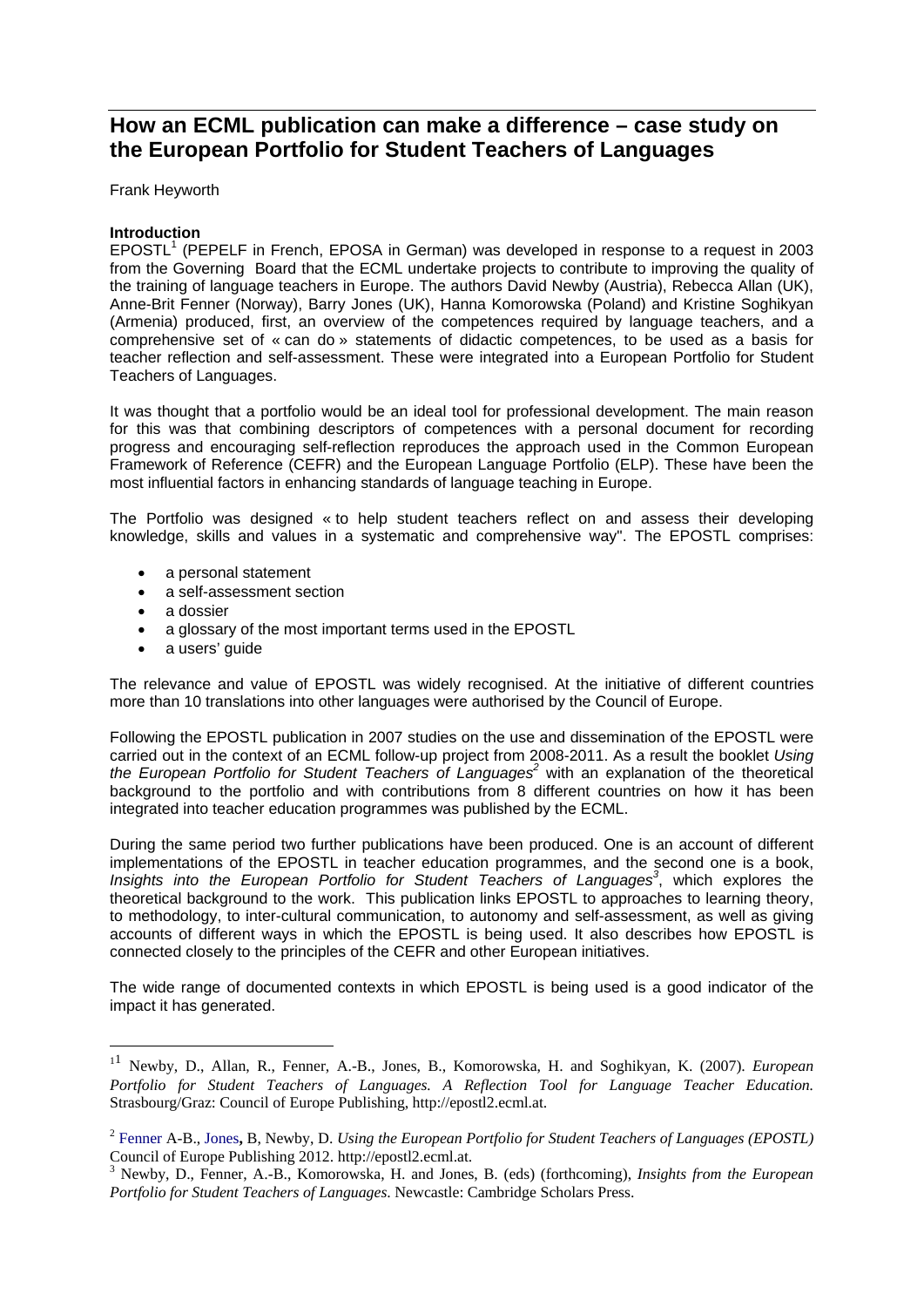# **The Impact of the publication**

To judge the impact of a project we need to consider:

- its dissemination how widely and in what depth it is known
- how it is being used is it still at the stage of innovation, or is it already institutionalised as part of normal practice?
- its flexibility can it be adapted to meet local specificities? does it generate new innovations ?
- its effectiveness has it led to tangible improvements in the field?

## **Dissemination**

## **Translations**

<u>.</u>

EPOSTL is now available on the ECML website in 12 different versions: English, French, German, Hungarian, Spanish, Polish, Italian, Lithuanian, Greek, Croatian, Russian, Arabic. Also, an adaptation of the publication in Japanese has been recorded. All the translated versions except the English, French and German ones of the project were undertaken at the request of the countries concerned, which is a measure of the way in which it is seen as a tool to be integrated into the teacher education systems of the countries concerned. It is especially interesting that its influence has extended beyond Europe in Arabic and Japanese contexts.

## **Presence on the Internet**

The EPOSTL is the publication which is the most frequently downloaded from the ECML website. A web search shows the extent of its impact, with links to seminars and presentations of the project in many European countries, in Turkey, in Japan, in the United States, in North and South Africa. The breadth of its applications illustrates how far it is a generative and flexible instrument. A small sample of training courses and articles posted on the web would include its implementation as a tool for developing teacher autonomy (Germany), as a yardstick for measuring how ICT can be used to innovate in teacher education (Spain), as an example of good reflective practice (UK), in a study of the attitudes of teachers in training towards microteaching (Turkey). It is also mentioned as a tool for selfassessment in language learning (France), as « potential springboard for a paradigm shift of English language teacher education » (Japan), and as an example of how synergy between projects of the European Union and the Council of Europe can be achieved (Czech Republic). The Institute Cervantes announces courses on the EPOSTL in New York, and a number of graduate students have posted questionnaire on its use, as part of their research studies.

## **Articles published and presentations**

The widespread interest that has been generated by the EPOSTL is evident in the large number of articles in which it is either the main topic or is mentioned. These are too numerous to list in detail, but some sample titles will indicate the Europe wide and worldwide influence it is having.

- **EPOSTL** as a Stimulus for Reflective Teaching (Orlova, the Czech Republic)<sup>4</sup>
- Self-Assessment of Professional Activity of Student Teachers of Languages. (Latkovska, Rutka, Latvia)<sup>5</sup>
- **EPOSTL** as an innovative tool in language teacher education. (Urbaniak, Poland)<sup>6</sup>Rénovation de l'enseignement-apprentissage des langues étrangères au Vietnam –l'apport des outils du Conseil l'Europe. *Renovation of teaching-learning of foreign languages in Vietnam – the contribution of the Council of Europe's instruments* (Normand- Marconnet, France / Vietnam)<sup>7</sup>
- A Comprehensive Study on the Framework of English Language Teachers' Professional Development in Japan (Jimbo et al. Japan)<sup>8</sup>

<sup>4</sup> Orlova, N. (2012). EPOSTL as a Stimulus for Reflective Teaching. In Haase, C. (Ed.). *English for Academic Purposes: Practical and theoretical approaches.* Göttingen: Cuvillier. (accepted for publication))

Latkovska, E., Rutka, L. (2010) *Self-Assessment of Professional Activity of Student Teachers of Languages*. The ATEE Spring University: Changing Education in Changing Society, 61.-68.lpp., Lithuania: Klaipeda University (ISSN 1822-2196)

<sup>6</sup> M. Urbaniak. 2010. EPOSTL as an innovative tool in language teacher education. *Anglica Wratislaviensa,* 46, 183-192.

<sup>7</sup> Rénovation de l'enseignement-apprentissage des langues étrangères au Vietnam: quels apports et quelle contextualisation pour le CECR et ses dérivés (PEL, PEPELF) dans ce contexte spécifique ? http://tainguyenso.vnu.edu.vn/jspui/handle/123456789/7625 8

<sup>&</sup>lt;sup>8</sup> A Comprehensive Study on the Framework of English Language Teachers' Professional Development in Japan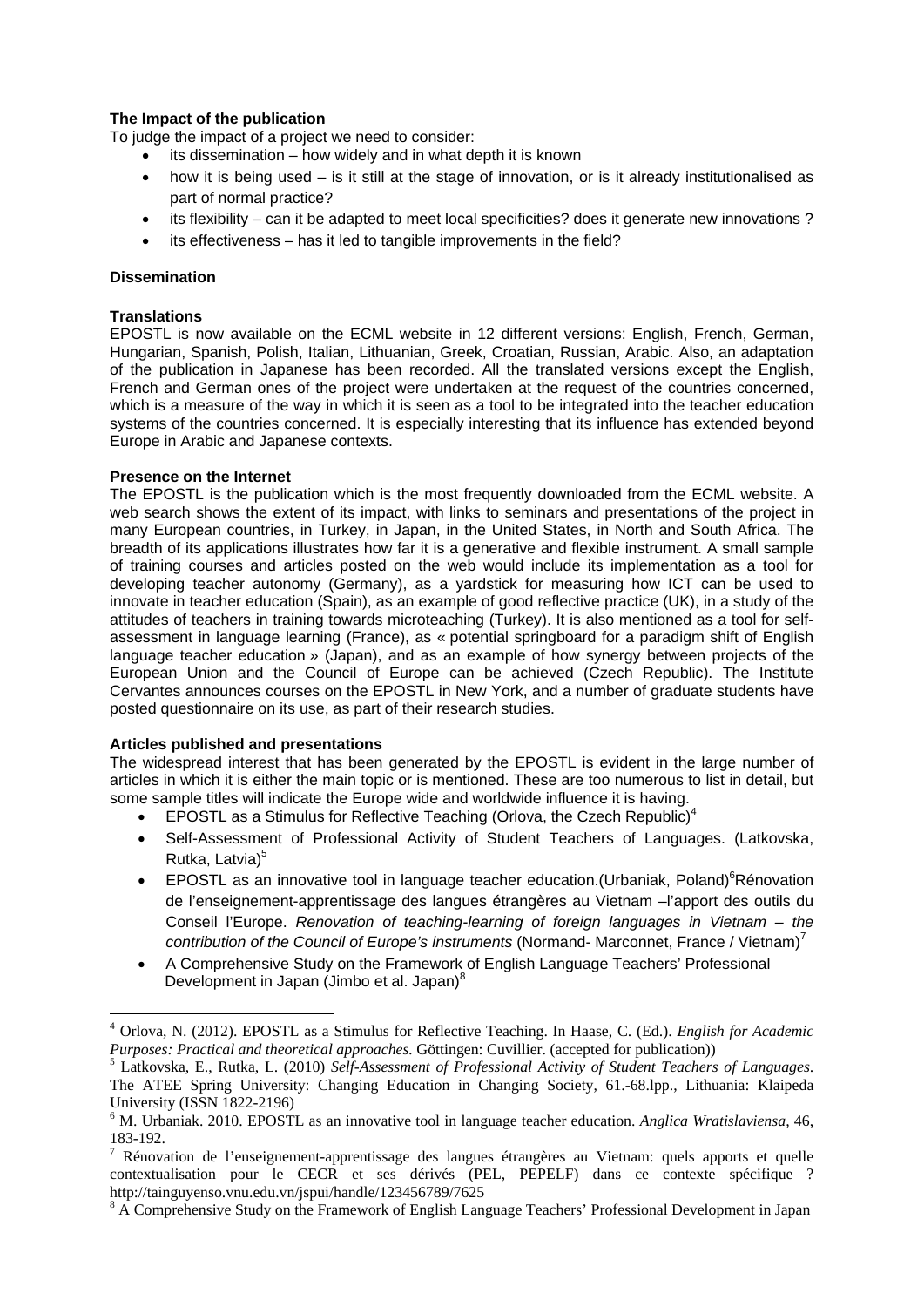Using the EPOSTL within a bi-lateral Primary Modern Languages Teacher Training Programme (Jones UK)<sup>9</sup>

It has equally been presented in Conferences and training events worldwide, as a central topic in the Semlang (Université d'été Semlang, CIEP, Sèvres 2009) and Forlang (ForLang 2011 - A European approach to language teacher training, CIEP Sèvres 2011) and in Forlang at the Università per Stranieri di Siena as a workshop topic at the Sixth International Conference on Language Teacher Education in Washington in 2009 and at countless other regional and local events across Europe and beyond. It has been the subject of a number of doctoral theses and will be mentioned as a matter of course in Master's memoirs on teacher education. Hanna Komorowska comments that in Poland « EPOSTL categories are so popular now that many directors of studies or mentors would not know they are using EPOSTL categories, perhaps would not even quote EPOSTL thinking that these are basic categories everybody interested in FLT methodology should know. »

## **How the EPOSTL is being used**

#### **Applications in initial teacher training**

The main applications of the EPOSTL are  $-$  as it was intended to  $-$  in pre-service courses for the training of language teachers. The report<sup>10</sup> (Newby & Horak, 2011) on its use in Austrian universities gives a good overview of how flexibly it can be exploited. At the University of Graz it accompanies the whole of the teacher education course – as an introduction to teacher competences, as a springboard for reflection in the input on methodology, as a record for self-assessment of teaching performance in the teaching practice sessions. At the University of Vienna<sup>11</sup>, it is used to complement other approaches, as a tool to develop the autonomy of teachers in training and to stimulate reflection during peer teaching. In Salzburg<sup>12</sup> it is used to focus discussions on methodology and as a central feature of student teachers' self-assessment. In other settings the focus has been on the Dossier part of the Portfolio as a way of assembling reflective evidence of teaching practice and progress (Gothenburg); and the Personal Statement has been used in Finland to help students to achieve a fuller understanding of the process of reflection. In all the applications the detailed descriptions of competences and of how these are realised in learning teaching methodology is a practical enrichment of the content of the courses.

The range and flexibility of these uses has led to it being widely adopted in teacher education courses around Europe.

#### **Other uses of the EPOSTL**

#### **As a tool for mentors**

One of the challenges of teacher education programmes is to ensure that teaching practice is effective and that teacher mentors in the schools are able to give constructive feedback to student teachers. The « can do » statements of the Portfolio provide a conceptual and practical framework which can focus the dialogue between mentor and the student and can incidentally provide professional development for teachers who have not been able to follow recent trends in teaching methodology and approaches. At the University of Bergen it was found that mentors who had been introduced to the EPOSTL and received training in using it with their trainees were more effective and seen as more

<sup>&</sup>lt;sup>9</sup> Jones B. (2012) Using the EPOSTL within a bi-lateral Primary Modern Languages Teacher Training Programme in Newby D., ed (2012) *Insights into the European Portfolio for Student Teachers of Languages*  Newcastle Cambridge Scholars Publishing

<sup>10</sup> Newby, D. and Horak, A. (eds) (2011). *Die Implementierung des Europäischen Portfolios für Sprachlehrende in Ausbildung (EPOSA) in der Lehrer/innenbildung in Österreich*. Graz: Österreichisches Sprachen-Kompetenz-Zentrum.

<sup>&</sup>lt;sup>11</sup> Die Implementierung des EPOSA am Fach didaktischen Zentrum Englisch der Universität Wien (Barbara Mehlmauer-Larcher) in Newby, D. and Horak, A. (eds) (2011). *Die Implementierung des Europäischen Portfolios für Sprachlehrende in Ausbildung (EPOSA) in der Lehrer/innenbildung in Österreich*. Graz: Osterreichisches Sprachen-Kompetenz-Zentrum.

<sup>&</sup>lt;sup>12</sup> Erfahrungen mit EPOSA im Fachbereich Romanistik der Universität Salzburg (Michaela Rückl, Isolde Seeleitner) in Newby, D. and Horak, A. (eds) (2011). *Die Implementierung des Europäischen Portfolios für Sprachlehrende in Ausbildung (EPOSA) in der Lehrer/innenbildung in Österreich*. Graz: Osterreichisches Sprachen-Kompetenz-Zentrum.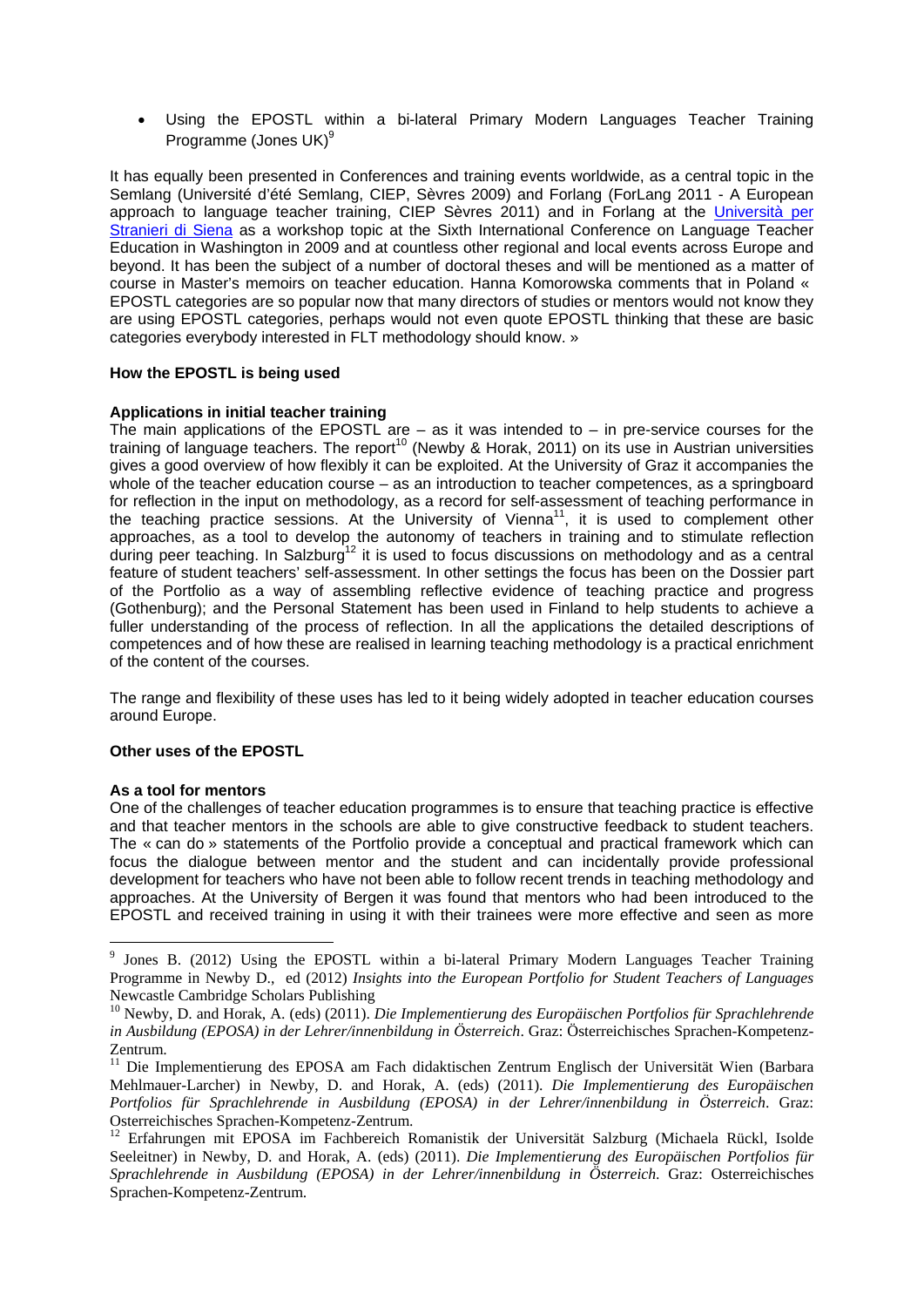constructive by their trainees.

#### **In in-service teacher development**

Although the EPOSTL is primarily designed for initial teacher training, it can also be used as a tool for the continuous professional development of teachers; in a summer university for practising teachers in San Sebastian different categories of competence were used as tools for, first self-assessment, then reflection on present practice and then as a guide to lesson preparation and micro-teaching. The selfassessment pages can be used either individually or in an institution as a tool for quality assessment and for gauging training and developmental needs.

#### **As a tool for curriculum development in teacher education**

An incidental use of the EPOSTL has been as a tool for designing curricula for teacher education programmes. The overview and the description of the 195 competences provide checklists which can be used to decide on the comprehensiveness of the coverage of teachers' skills. David Newby reports that in its implementation at the University of Graz it has led to greater harmonisation of approaches to the training of teachers of different languages – sometimes there is little contact among the different language departments and EPOSTL is a "trans-language" instrument for doing this, covering the teaching of any language.

#### **For evaluation of teachers in training**

The main intention of the EPOSTL is to be a positive tool for self-assessment rather than as a prescriptive instrument for assessment, where the risk is that the emphasis would be on « can't do » rather than « can do ». Nevertheless where mentors have to grade students on their teaching practice this would be more meaningful if based on coherent description of competences rather than on less systematic impressions or prejudices. David Newby comments on this proposal: « Since some sort of assessment tool will be used in any case to assess teaching practice, why not continue to use the same descriptors which have formed the basis of the students' teaching and the mentors' feedback? If EPOSTL-based evaluation is seen as a complementary function to its functions of fostering reflection and self-assessment, this could be a perfectly valid role for it to play.  $\frac{13}{2}$ 

#### **For policy-making and organisational development**

The existence of a comprehensive, standardised description of teacher competences makes it possible to use the EPOSTL in issues where harmonisation is required. A common reference shared by students, tutor and mentors helps enhance communication between students, schools and universities. The detailed performance criteria can improve collaboration between universities and partnership schools in developing common (self) assessment procedures and models for tutors, mentors and students. It has been used in international exchange programmes to compare progress of student teachers in different countries, and in planning teacher training programmes as a basis for detailed curriculum content and assessment procedures in pre- and in-service programmes.

#### **Experiences of using the EPOSTL**

1

*« Getting to know the EPOSTL was really interesting! When I first skimmed through the EPOSTL I thought that there is so much that I still have to learn. Of course I still think that I have to learn a lot, but I realized that there is already a lot I CAN DO! I'm sure that it will be very interesting to go over the EPOSTL at the end of the year and see where I will have improved. »<sup>14</sup>*

This comment from an Austrian student is typical of the reactions of those who have used it. The Portfolio provides teachers in training with a coherent, comprehensive description of what their teacher training course is aiming at. It gives a framework for thinking about the different steps in learning to be a teacher, and a stimulus to positive, encouraging self-assessment of progress in doing this. It provides a common understandable language for dialogue with the different stakeholders in the training process – the universities and the practice schools – and among tutors, trainee teachers and mentors. Systematic questionnaires by different institutional users in many countries have indicated a generally overwhelmingly positive response to using it. There have been some questions on how to

<sup>13</sup> In Fenner A-B., Jones, B, Newby, D. *Using the European Portfolio for Student Teachers of Languages (EPOSTL)* Council of Europe Publishing 2012. http://epostl2.ecml.at. 14 Quoted in *Der Einsatz von EPOSA an der Pädagogischen Hochschule Steiermark*

<sup>(</sup>Angela Horak) in Newby, D. and Horak, A. (eds) (2011). *Die Implementierung des Europäischen Portfolios für Sprachlehrende in Ausbildung (EPOSA) in der Lehrer/innenbildung in Österreich*. Graz: Osterreichisches Sprachen-Kompetenz-Zentrum.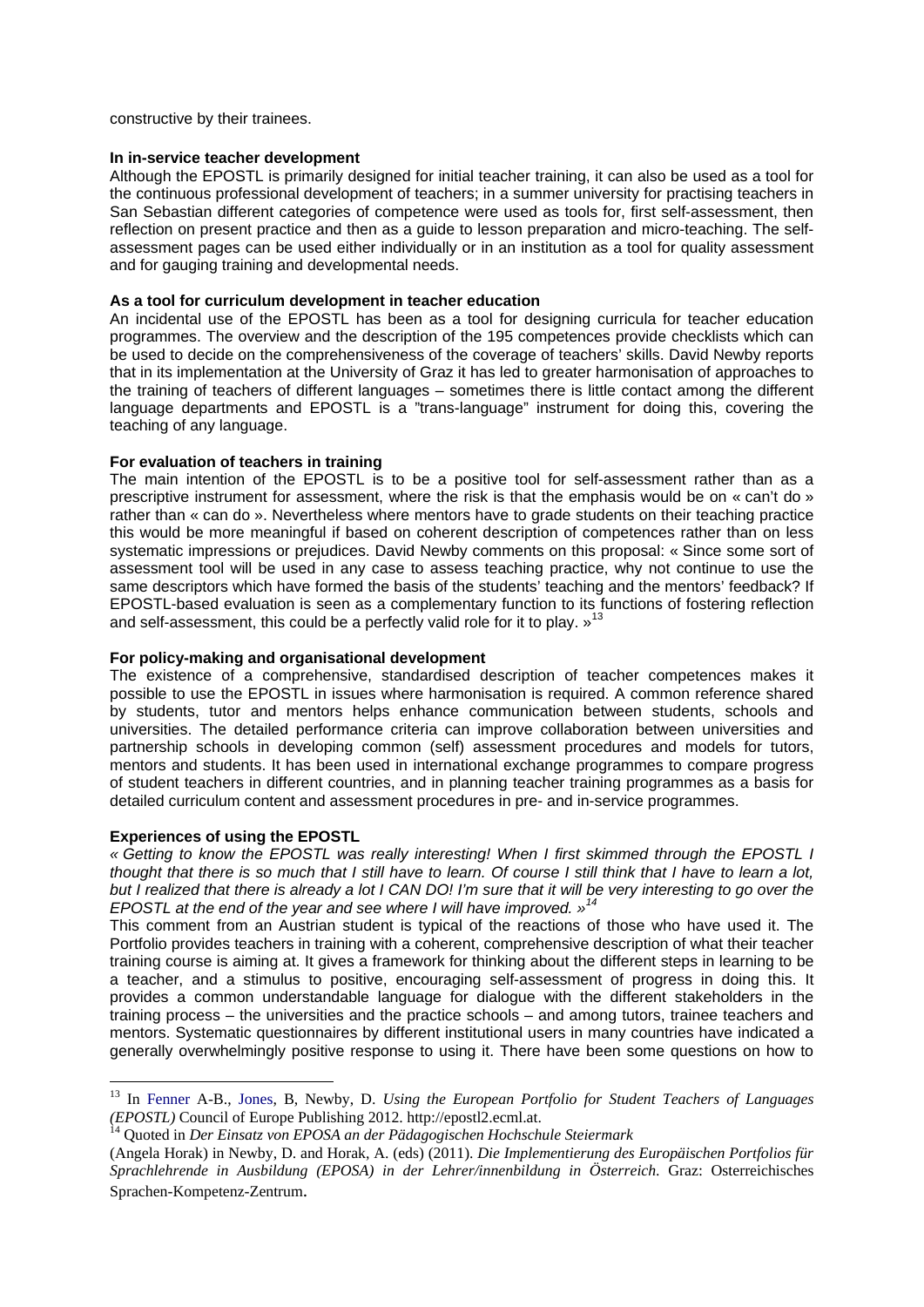use it – for example, « how can we know whether we can do something when we haven't tried yet? » - but no fundamental objections.

Its practicality and usability have led to it being increasingly a feature, sometimes as a central part, sometimes as a complement to teacher education programmes across Europe and around the world.

## **Why is EPOSTL so successful?**

Frank Heyworth, ECML programme consultant documenting the impact of the EPOSTL publication, highlights a number of reasons for its success:

- It is based solidly within the policy and achievements of the Council of Europe in language education. The formulation of the can do statements reflects those that are already familiar to teachers and learners using the Common European Framework of Reference ; the three parts of EPOSTL – the personal statement, the self-assessment checklists, the dossier – have the same structure as the European Language Portfolios.
- It is based on coherent theories of learning and teaching. In the publication « Insights into the EPOSTL » there are descriptions of how its principles are linked to ideas of learner autonomy, to reflective practice, to social constructivist approaches to learning, to inter-cultural understanding.
- At the same time, it is closely based on practice. The descriptors are recognisably close to the practical methodogical issues that teachers meet – how to introduce topics, establish a positive atmosphere, deal with a reading text, devise an appropriate test. And all of this is framed in clear understandable language.
- It is the result of a long-term commitment to the development of the project  $-8$  years of work in ECML projects, continued development generated by its usefulness, so that a body of experience, expertise and research has been built up around it.

It is in harmony with general developments in education, and brings language teaching more closely into the mainstream of education in the way in which the Council of Europe *Languages in Education* is directed. Heinz Gaderer<sup>15</sup> comments:

*Portfolio and self-assessment in schools and colleges will be the single most important contribution toward learner autonomy – portfolio and self-assessment in teacher education, and teachers becoming aware of the advantages and feeling comfortable with the new tools, will be the condition for … (the development of learner autonomy in schools and colleges).*

The EPOSTL is a significant contribution to this.

#### **References:**

Kelly, M. and Grenfell, M., *European Profile for Language Teacher Education – A Frame of Reference*, www.lang.soton.ac.uk/profile/index.html.

Fenner A-B**.**, Jones**,** B, Newby, D. *Using the European Portfolio for Student Teachers of Languages (EPOSTL)* Council of Europe Publishing 2012. http://epostl2.ecml.at.

Newby, D., Fenner, A.-B., Komorowska, H. and Jones, B. (eds) (forthcoming), *Insights from the European Portfolio for Student Teachers of Languages*. Newcastle: Cambridge Scholars Press.

Newby, D., Allan, R., Fenner, A.-B., Jones, B., Komorowska, H. and Soghikyan, K. (2007). *European Portfolio for Student Teachers of Languages. A Reflection Tool for Language Teacher Education.*  Strasbourg/Graz: Council of Europe Publishing, http://epostl2.ecml.at.

1

<sup>&</sup>lt;sup>15</sup> EPOSTL – integraler Bestandteil von communication@work (Heinz Gaderer) in Newby, D. and Horak, A. (eds) (2011). *Die Implementierung des Europäischen Portfolios für Sprachlehrende in Ausbildung (EPOSA) in der Lehrer/innenbildung in Österreich*. Graz: Österreichisches Sprachen-Kompetenz-Zentrum.